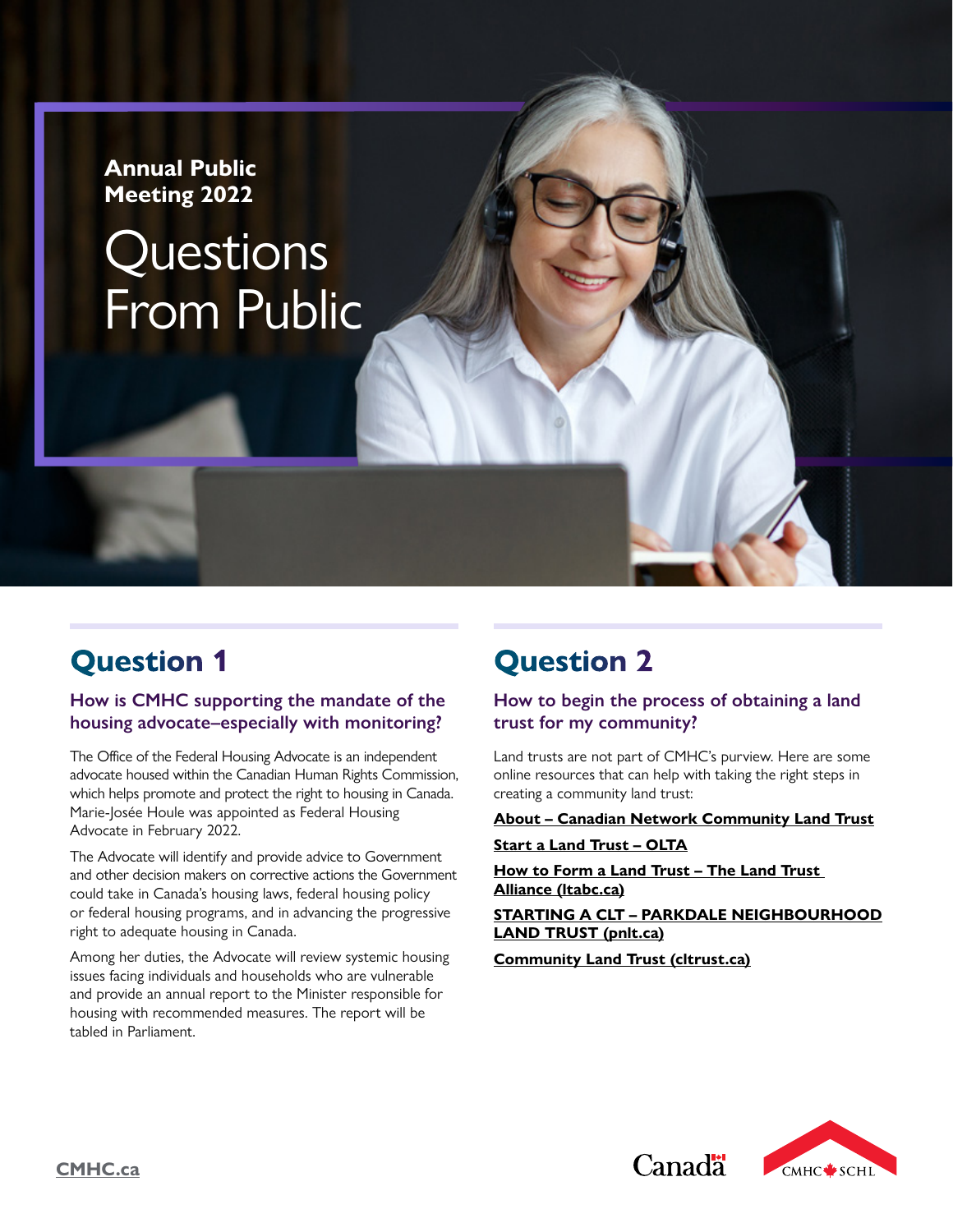# **Question 3**

**I'm homeless with my husband, and our 14 year old daughter. We also have a 11 year old Carrin terrier, he is blind in one eye. So I would say I'm requesting to see if CMHC can assist in finding us a home.** 

We are sorry to hear about your current situation. While CMHC doesn't rent out affordable housing, we work with cities and non-profits across Canada to create housing for people who are experiencing homelessness.

BC Housing has an emergency shelter program that can help you find immediate temporary housing. You can call 1-800-257-7756 and they will be able to help you.

# **Question 4**

**It's hard to understand how it took decades for gov't (s) and the media to notice that we were on our way, and now, deep into a housing crisis. Yet all 10 gov'ts over 40 years set it up, indeed, set us up when they stopped the housing program of 20k units a year in the 1970s-1980s and stopped all funding in 1993 while the population grew by about 15 million and to the shame of all of us, the homeless ballooned to about 250,000 and millions of Canadians can't find a place to live. And no one noticed?** 

CMHC has been conducting multiple analysis to understand reasons for escalating house prices in housing markets in Canada for a few decades. Demand for housing grew with higher incomes and population growth, and structural declines in interest rates. Unfortunately, supply growth was weak in responding to this demand growth in some of Canada's large urban areas, resulting in the loss of affordability.

Furthermore, chronic underfunding in government subsidized affordable housing programs over many generations has left Canada with a large gap in affordable housing supply that has been further exacerbated over the past few years by the COVID-19 pandemic.

Since 2015, the federal government is re-engaging in affordable housing through the National Housing Strategy (NHS), a 10-year, \$72+ billion plan that will give more Canadians a place to call home. However, the NHS was developed prior to the pandemic.

Today, Budget 2022 proposes a series of investments to reflect post-pandemic realities and challenges to build more houses, help people save for their first home, and curb speculation and unfair practices that drive up house prices.

For example,

- ─ Putting Canada on the path to double housing construction over the next decade
- ─ Expanding co-op housing in Canada by an estimated additional 6,000 units
- ─ Proposing \$150 million in the next two years to support affordable housing and related infrastructure in the North
- ─ Helping Canadians buy their first home
- ─ Curbing unfair practices that drive up the price of housing
- ─ Protecting home buyers by developing and implementing a Home Buyers' Bill of Rights and bring forward a national plan to end blind bidding.

More details of those measures will be available in the next few weeks and months.

# **Question 5**

#### **How can I find an affordable home?**

Finding an affordable home is very difficult right now. We believe that supply is simply not keeping up with demand, which has a direct impact on housing prices.

The Government of Canada, through CMHC, works with its provincial and territorial partners by providing funding to reduce the number of Canadians in need by improving access to affordable, sound and suitable housing under the **[Investment in Affordable Housing \(IAH\)](https://www.cmhc-schl.gc.ca/en/professionals/industry-innovation-and-leadership/industry-expertise/affordable-housing/provincial-territorial-agreements/investment-in-affordable-housing)**. Provinces and territories also deliver affordable housing programs that are not funded under the IAH.

Visit the **[affordable housing programs web page](https://www.cmhc-schl.gc.ca/en/professionals/industry-innovation-and-leadership/industry-expertise/affordable-housing/develop-affordable-housing/provincial-territorial-programs-programs)** for program information and links to affordable housing agencies in each province and territory.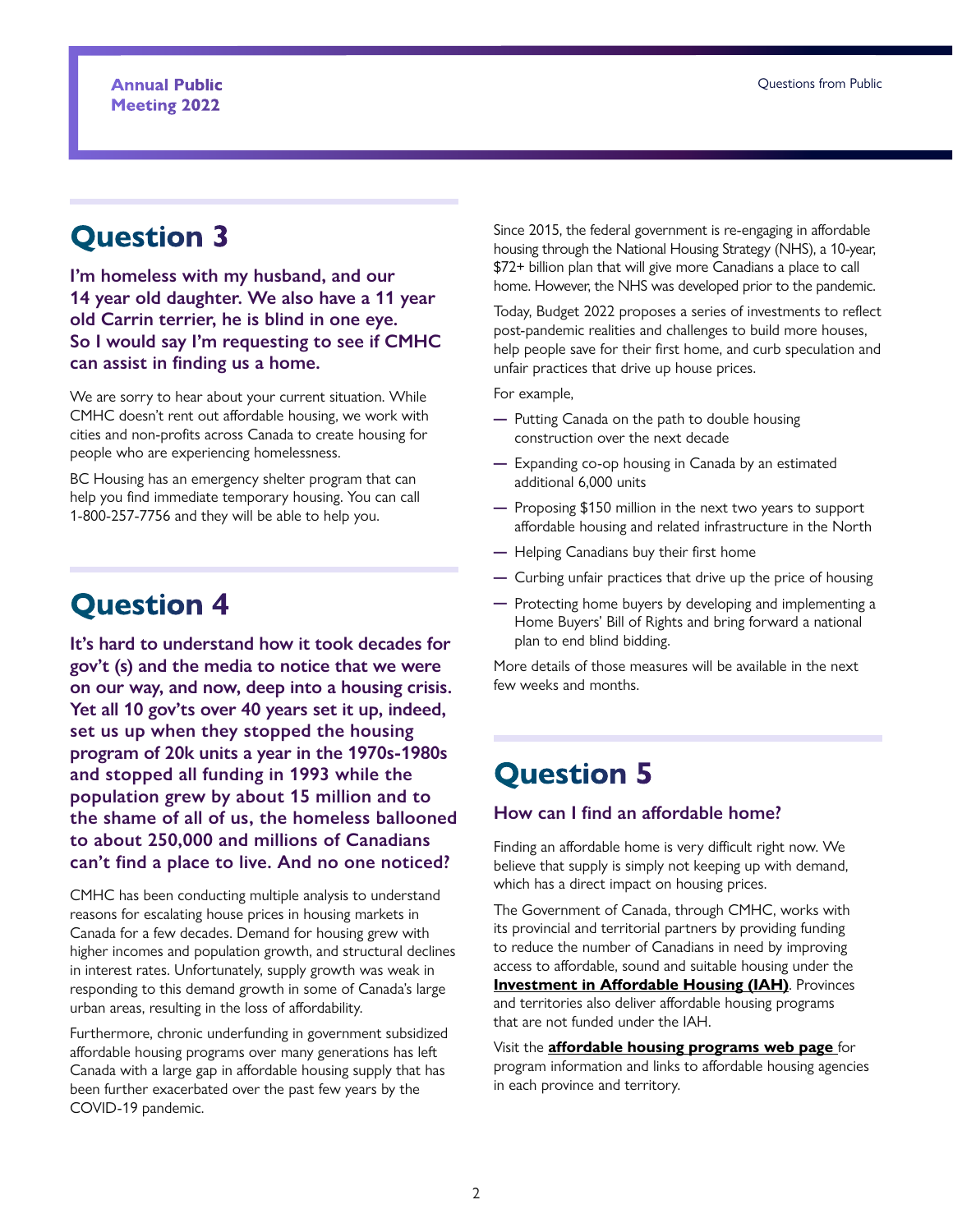# **Question 6**

**I am delighted to see financial supports for increased housing in Canada. The 20+ year gap of keeping up with demand is challenging. Please comment on the following:** 

#### **CMCH commitment to Co-op housing as criteria for funding in municipalities in Canada**

- ─ We were pleased to see Budget 2022 allocate more investments towards co-op housing. We know that Co-ops offer quality, affordable housing to Canadians, while empowering their members through inclusion, personal development, and security of tenure through their community-oriented model of housing.
- ─ Budget 2022 proposes to reallocate \$500 million of funding on a cash basis from the National Housing Co-Investment Fund to launch a new Co-operative Housing Development Program aimed at expanding co-op housing in Canada.
- ─ This new program will be co-designed with the Co-operative Housing Federation of Canada and the co-operative housing sector.
- ─ Budget 2022 also proposes an additional \$1 billion in loans to be reallocated from the Rental Construction Financing initiative to support co-op housing projects.
- ─ With the largest investment in building new co-op housing for more than 30 years, an estimated 6,000 units will be constructed.

#### **Non Profit and Church land partnerships to get more creative on long-term affordable housing**

- ─ We can't reach our aspiration alone; we need to engage all participants. We will continue to strengthen existing relationships and build new ones with an objective to drive our outcomes.
- ─ We are seeking bold new approaches backed by innovative solutions – an "all of Canada" approach anchored in new, even non-traditional, partnerships.
- ─ We are engaging with many organizations across the country, including public and private housing participants, to seek bold and new approaches backed by innovative solutions to create new affordable housing.

#### **Tiny House movement – funding and criteria?**

─ Through the National Housing Strategy's Rapid Housing Initiative we have been able to help address housing challenges for people in severe housing need. Many of the Rapid Housing Initiatives funded projects have been through the form of tiny homes, or modular housing. The NHS has variety of programs to support all types of affordable housing – whether it's a tall rental building or a new development of tiny homes.

# **Question 7**

**Will maximum home purchase prices under the First-Time Home Buyer Incentive program be increased? They are currently 4 times your salary, which is low for a single person in today's market.** 

The First-Time Home Buyer Incentive helps people across Canada purchase their first home in a financially responsible and affordable way.

The incentive program caps total borrowing at a combined mortgage and incentive amount of no more than four times the total qualifying income. However, this amount is 4.5 times in the Toronto, Vancouver, or Victoria Census Metropolitan Areas.

CMHC continues to work with the Department of Finance to review its programs and make adjustments as needed.

# **Question 8**

**Please address the rapid controllable rising costs of mortgage, condo and property tax payments are forcing landlords who are mostly retired seniors to suffer from mandatory rent control income to struggle to pay those monthly obligations.** 

Unfortunately, CMHC has no authority in those matters.

While Canada's economic performance is better than many of its partners, the Government of Canada is committed to tackling the rising cost of living. Budget 2022 takes significant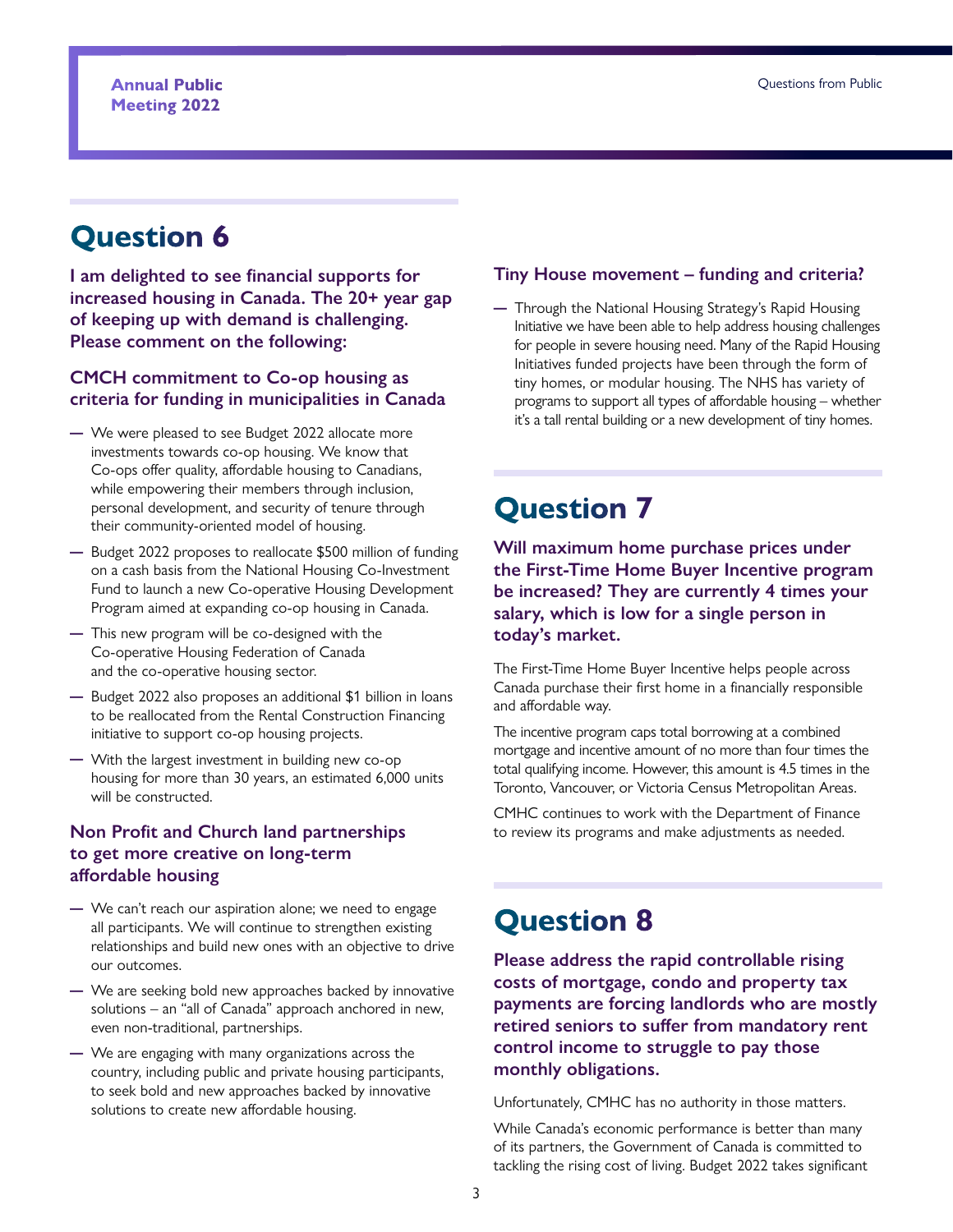#### **Annual Public Meeting 2022**

steps that will build more homes and make housing more affordable across the country.

This includes the Canada Housing Benefit which was co-developed with provinces and territories and launched in 2020 with joint funding of \$4 billion over eight years to provide direct financial support to Canadians who are experiencing housing need.

To further support those struggling with housing costs, Budget 2022 proposes to provide \$475 million in 2022-23 to provide a one-time \$500 payment to those facing housing affordability challenges.

The specifics and delivery method will be announced at a later date.

# **Question 9**

**Please advice seniors in their financial situations when the government benefits are not catching up with high living costs. Is Reverse Mortgage the best option for seniors to take the only available money resources from their home equities for solutions?** 

Because everyone's situation is different, we can't provide advice on this type of financial decision. Individuals may wish to contact a financial advisor to determine what steps are right for them.

To help Canadians who need financial support for their housing, the federal government has partnered with the provinces, through the National Housing Strategy, to deliver the Canada Housing Benefit, which goes directly to qualifying individuals to assist in housing costs. For more information about obtaining this benefit and other resources, please contact your municipal or provincial/territorial government or housing agency.

Municipalities are also directly involved in housing. As such, individuals may wish to contact their municipality for more information on the housing support available to seniors in their area.

# **Question 10**

#### **Why does CMHC include REALTOR commissions in Appraised Value of homes?**

This is false. CMHC does not consider realtor commissions when determining the lending value of the home for mortgage loan insurance purposes.

Among other factors, CMHC's decision to insure a loan is based on the lending value which is the lower of the market value or the purchase price/cost of construction. CMHC determines the lending value for mortgage loan insurance purposes. In determining the lending value, various factors are considered including but not limited to the physical characteristics of the property such as size, location, age etc.

#### **Why does CMHC finance REALTOR commission in CMHC approved financing?**

CMHC's decision to insure a loan is based on the lending value which is the lower of the market value or the purchase price/ cost of construction. CMHC will consider the purchase price as stated on the agreement of purchase and sale. Real estate commission that is negotiated outside of the agreement of purchase and sale is not eligible for CMHC-insured financing.

#### **Has CMHC been financing and insuring 95% LTV mortgages where Buyer Cash Back inducements are buried in the paper trail that CMHC never has access to?**

Federal government regulations set out by OSFI B-20 and OSFI B-21 prevents any incentive and rebate payments (i.e. cash back) to be considered as part of the down payment.

#### **Can CMHC supply data and methodology that is used to prove house prices have changed in any month the last 42 years?**

As it relates to home prices (homeownership):

We have been collecting prices for **new** single and semis in centres 50K+ since 1990 (Starts & Completions Survey / Market Absorption Survey). This information is available on **[CMHC's Housing Market Information Portal](https://www03.cmhc-schl.gc.ca/hmip-pimh/en/Main/SharedContent?tid=L2htaXAtcGltaC9lbi9UYWJsZU1hcENoYXJ0L1RhYmxlP1RhYmxlSWQ9MS4xMC4yJkdlb2dyYXBoeUlkPTEmR2VvZ3JhcGh5VHlwZUlkPTEmQnJlYWtkb3duR2VvZ3JhcGh5VHlwZUlkPTAmRGlzcGxheUFzPVRhYmxlJkdlb2dyYWdoeU5hbWU9Q2FuYWRhJll0ZD1GYWxzZSZEZWZhdWx0RGF0YUZpZWxkPWFic29yYmVkX3VuaXRfcHJpY2VfMjB0aF9wZXJjZW50aWxlX2FtdCZTdXJ2ZXk9U2NzcyZGb3JUaW1lUGVyaW9kLlllYXI9MTk5MCZGb3JUaW1lUGVyaW9kLlF1YXJ0ZXI9MSZGb3JUaW1lUGVyaW9kLk1vbnRoPTEmVG9UaW1lUGVyaW9kLlllYXI9MjAyMiZUb1RpbWVQZXJpb2QuUXVhcnRlcj0xJlRvVGltZVBlcmlvZC5Nb250aD0z)**.